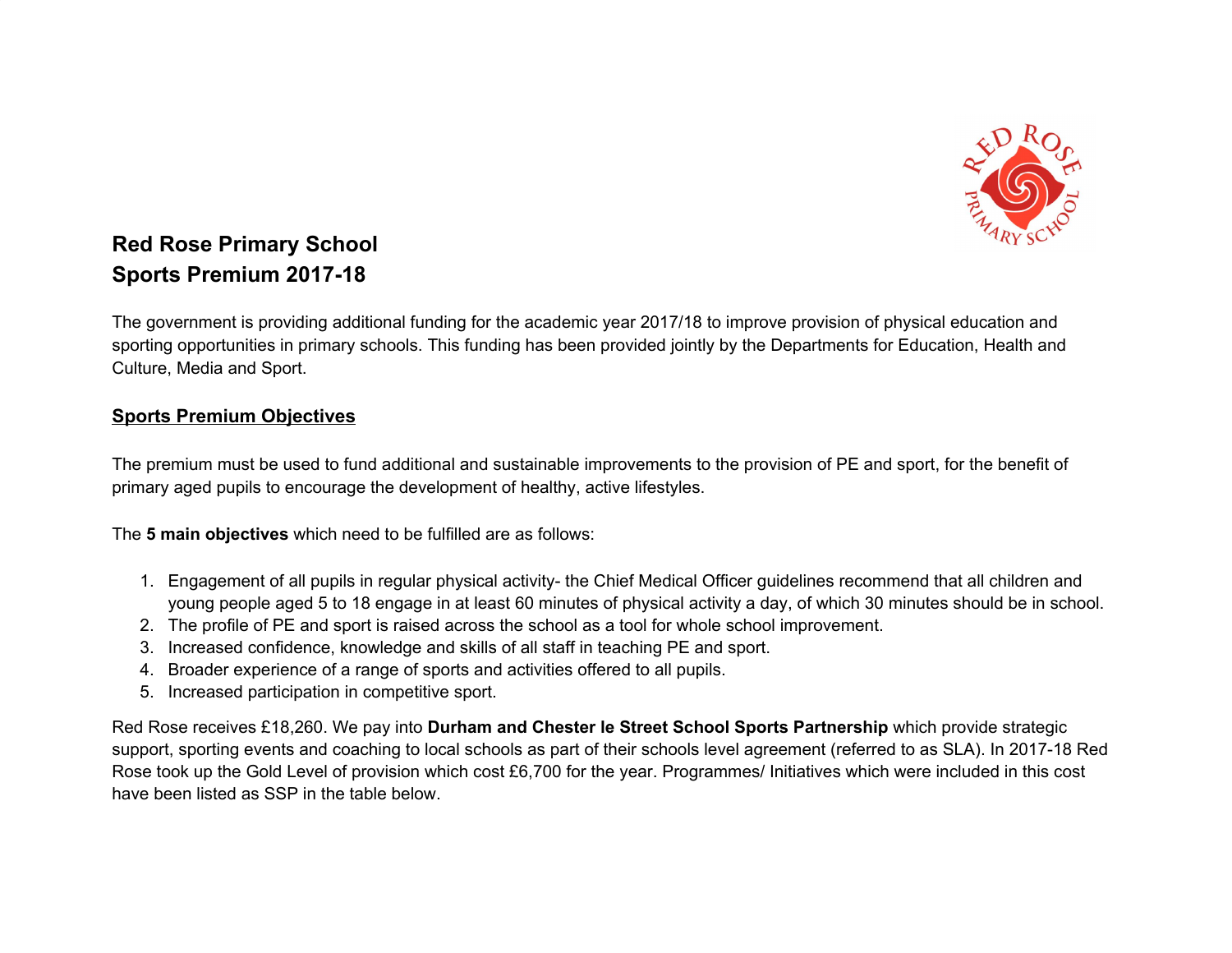| <b>Objective</b>                                      | Programme/<br><b>Initiative</b>                                                                                                                                                                                                       | <b>Cost</b> | <b>Outcomes</b>                                                                                                                                 | Impact                                                                                                                                                                                              |
|-------------------------------------------------------|---------------------------------------------------------------------------------------------------------------------------------------------------------------------------------------------------------------------------------------|-------------|-------------------------------------------------------------------------------------------------------------------------------------------------|-----------------------------------------------------------------------------------------------------------------------------------------------------------------------------------------------------|
| 1 & 5<br>To increase<br>intra-school<br>sport         | <b>Intra School</b><br><b>Competitions</b><br>To provide an opportunity<br>to compete against each<br>other in teams. Training<br>on designing a timetable<br>of events across the year<br>linking into the PE area<br>being covered. | <b>SSP</b>  | A timetable of half termly intra<br>school events linked to our PE<br>curriculum created in Summer 2<br>term.                                   | To be run in 2018-19.<br>All children to experience competitive sport. Providing<br>the opportunity to perform skill learnt in an area of PE.                                                       |
|                                                       | 2 Half Day Intra Event<br>SSP Coach led a Quad<br>Kids competition with<br>young leaders.                                                                                                                                             | <b>SSP</b>  | Y3/4 participated in a Quad Kids<br>athletics competition. 15 Y5<br>children acted as sports leaders<br>by running and measuring the<br>events. | Children given the opportunity to compete against<br>themselves and their friends. Results were used to<br>support Durham Dash and athletic competition<br>selections.                              |
| 1 & 2<br>To increase<br>activity levels<br>for all    | <b>Miles Better</b><br>Introducing a daily mile. 2<br>X half day training to<br>support this initiative<br>provided by the SSP                                                                                                        | <b>SSP</b>  | The daily mile was introduced in<br>the Spring term and embedded<br>within the school day increasing<br>activity for all children.              | A huge impact on activity levels in the afternoon as Red<br>Rose did not have an afternoon play.<br>Looking to provide a running track around the field to<br>provide all year access to the field. |
| 1&4<br>To promote<br>active and<br>happy<br>playtimes | <b>Setting up Playground</b><br><b>Leaders</b><br>Playtime Sports leaders<br>have had two days<br>training from the SSP on<br>leading events and<br>activities. Support with<br>zoning the playground<br>into different activities.   | <b>SSP</b>  | 15 sports leaders trained.<br>Trollies and equipped sourced.                                                                                    | Reassessed equipment and activities as we went<br>through the year. Provided an outlet to our more<br>active children to take part in a focused activity.                                           |
|                                                       | Hula Hoop day to<br>increase skills and profile.                                                                                                                                                                                      | £405        | 273 children participated in hula<br>hoop taster day. Hoopstarz with                                                                            | Children using hula hoops to good effect during<br>playtimes and being more active as well as having                                                                                                |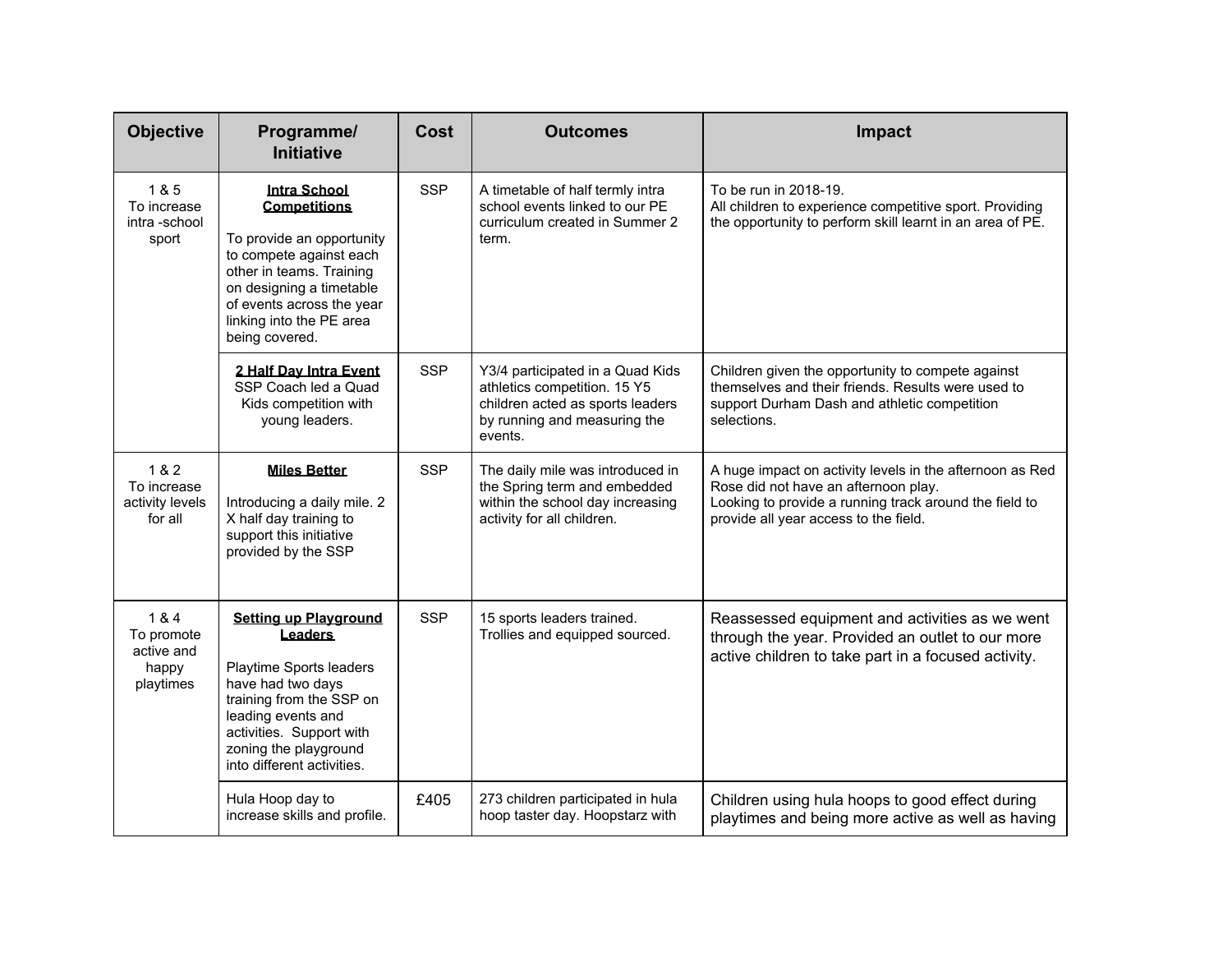|                                       |                                                                                                                                                                                                                                                                                                                                                                                                                                           |             | Kidsrfit company.                                                                                                                                                                                                                                                                                                            | fun.                                                                                                         |
|---------------------------------------|-------------------------------------------------------------------------------------------------------------------------------------------------------------------------------------------------------------------------------------------------------------------------------------------------------------------------------------------------------------------------------------------------------------------------------------------|-------------|------------------------------------------------------------------------------------------------------------------------------------------------------------------------------------------------------------------------------------------------------------------------------------------------------------------------------|--------------------------------------------------------------------------------------------------------------|
|                                       | Skipping Day to increase<br>skills and support active<br>playground.                                                                                                                                                                                                                                                                                                                                                                      | £350        | 273 children participated in<br>different skipping skills which were<br>later showcased and shared in a<br>whole school assembly.<br>Skipping School.                                                                                                                                                                        | Skipping has become more popular and an adult<br>is there to support group skipping.                         |
|                                       | Playground equipment-<br>stock and replenish                                                                                                                                                                                                                                                                                                                                                                                              | £200        | Skipping ropes, and hula<br>hoops                                                                                                                                                                                                                                                                                            | To provide fun and safe equipment to support play<br>and fitness.                                            |
| <b>Objective</b>                      | Programme/<br><b>Initiative</b>                                                                                                                                                                                                                                                                                                                                                                                                           | <b>Cost</b> | <b>Outcomes</b>                                                                                                                                                                                                                                                                                                              | <b>Impact</b>                                                                                                |
| 3<br>Raising the<br>profile of<br>PE. | To maintain silver<br>standard with<br>Sainsbury's P.E. Award<br>SSP Strategic support 1/2<br>day to support the<br>application for the award.<br>The award helps the<br>school reflect upon<br>teaching and<br>participation throughout<br>school<br>Include sport<br>1.<br>reports in<br>newsletters<br>2. 2 hours of<br>timetabled sport<br>per week<br>3. Sports leaders<br>4. School council<br>involvement<br>5.<br>Sport inclusion | <b>SSP</b>  | Attained Silver Award.<br>1. Tweeting on a regular basis to<br>highlight sport across school.<br>2. All planning is accessible and<br>monitored through the Drive.<br>3 & 4 School council and sports<br>leaders helped to choose the<br>Sainsbury's voucher equipment.<br>5. Disability sport offered where<br>appropriate. | Evidence collected and used to improve PE<br>provision for the following year.                               |
|                                       | <b>Sports Day</b><br>Change to the format and                                                                                                                                                                                                                                                                                                                                                                                             | £120        | Heats for races were held and 1st<br>-3rd were rewarded with a medal                                                                                                                                                                                                                                                         | Raised the profile of the races and rewarding the<br>competitive element as well as sporting values. Lasting |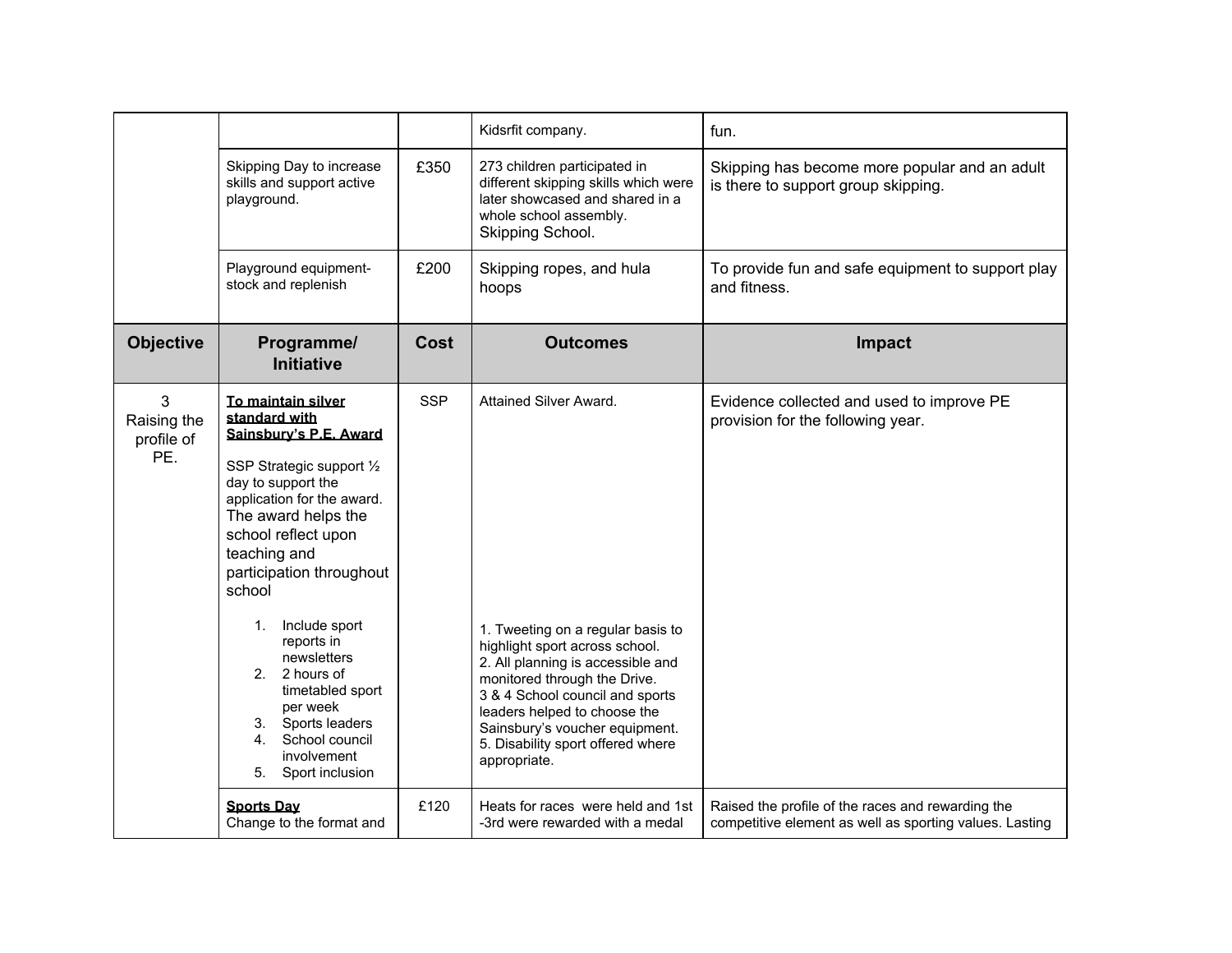|                                          | rewards.<br>Sports day- team and<br>competitive races for KS1<br>and 2. Medals for 3<br>competitive races and<br>stickers for others. |            | All children received a sticker<br>praising performance and effort/<br>attitude.                  |                          | memento of the occasion.                                                                                                                             |               |  |
|------------------------------------------|---------------------------------------------------------------------------------------------------------------------------------------|------------|---------------------------------------------------------------------------------------------------|--------------------------|------------------------------------------------------------------------------------------------------------------------------------------------------|---------------|--|
| 3 & 4<br>To support                      | <b>Coaching support</b>                                                                                                               | <b>SSP</b> | Opportunities for children to be<br>coached by professional sports                                |                          |                                                                                                                                                      |               |  |
| teaching,<br>knowledge                   | Coaches from the SSP<br>provide CPD to staff                                                                                          |            | coaches and for staff to see<br>demonstrate lessons.                                              |                          | <b>Coaching provided by SSP Coaches</b>                                                                                                              |               |  |
| and skills of                            | throughout the year                                                                                                                   |            |                                                                                                   | Year                     | <b>Sport</b>                                                                                                                                         | <b>Number</b> |  |
| all staff in<br>teaching PE<br>and sport | covering a range of<br>sports.                                                                                                        |            |                                                                                                   | Y1/2                     | Invasion games<br>Ten point hoop                                                                                                                     | 75            |  |
|                                          |                                                                                                                                       |            |                                                                                                   | Rec/<br>Y1/<br><b>Y2</b> | Bike workshop-<br>Stabiliser free                                                                                                                    | 115           |  |
|                                          |                                                                                                                                       |            |                                                                                                   | Y1/2                     | Fundamental<br>movements                                                                                                                             | 75            |  |
|                                          |                                                                                                                                       |            |                                                                                                   | Y3/4                     | Invasion games-3<br>touch ball                                                                                                                       | 38            |  |
|                                          |                                                                                                                                       |            |                                                                                                   | Y3/4                     | Quad kids intra event<br>(with Yr 5 leaders<br>supporting)                                                                                           | 75            |  |
|                                          |                                                                                                                                       |            |                                                                                                   | Y5/6                     | Football                                                                                                                                             | 75            |  |
|                                          |                                                                                                                                       |            |                                                                                                   | Y5/6                     | Box- Cross Fit                                                                                                                                       | 75            |  |
|                                          | Additional dance<br>coaching                                                                                                          | £300       | Specialist SSP dance coach<br>provided coaching and support to<br>KS <sub>1</sub>                 | Along.                   | 75 children covered the core dance task of Moving                                                                                                    |               |  |
|                                          | FA Football coaching<br>Access through the SSP                                                                                        | Free       | Opportunity for children to<br>participate in football. Supporting<br>girls football development. |                          | Yr1-6 provided with football coaching and staff received<br>basic level 1 coaching training.<br>A girls' football team was created and coached. They |               |  |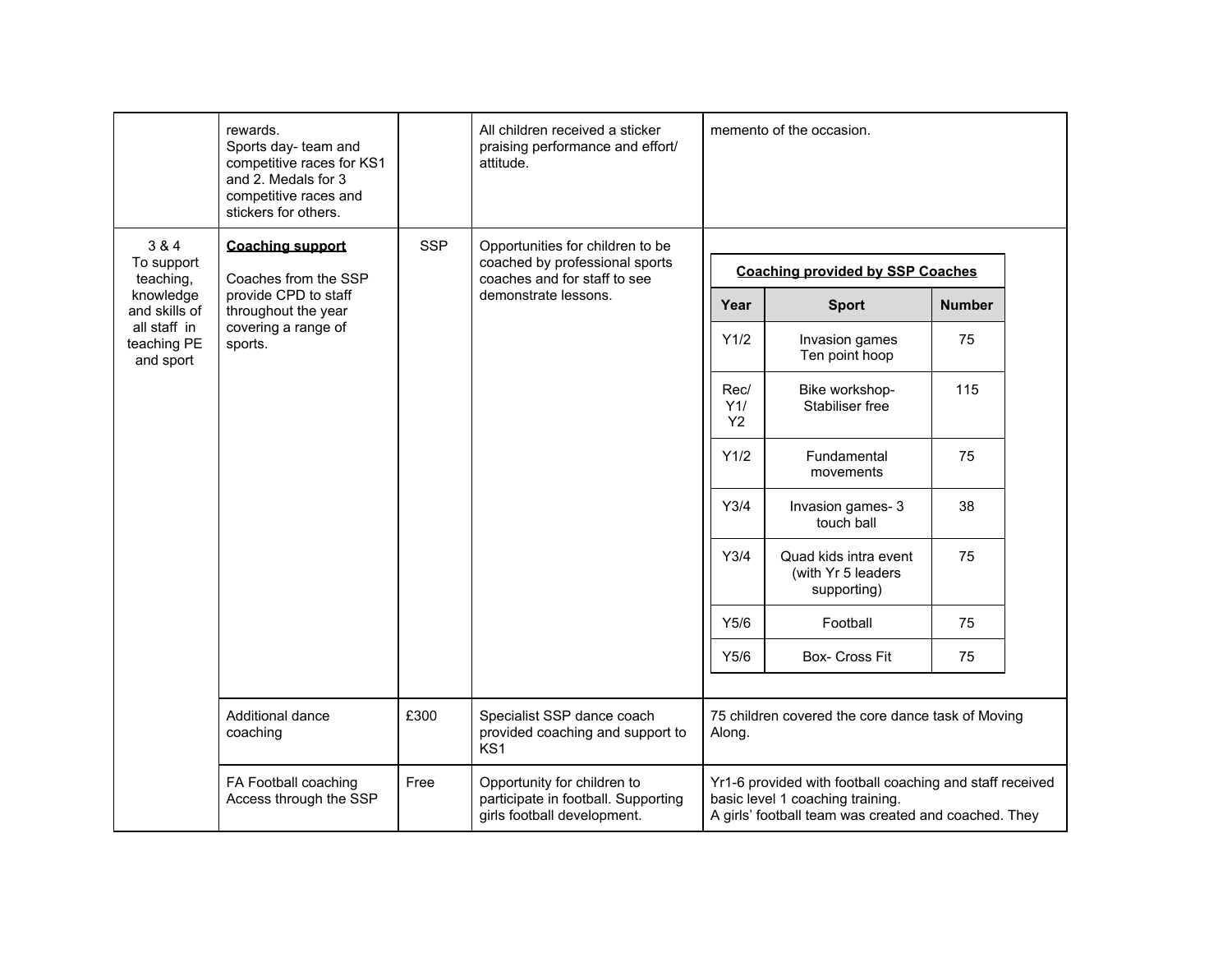|                                                                                                                               |                                                                                                                                                                                                                                          |            |                                                                                                                                                                                                                                           | competed in a local schools' league.                                                                                                                                                                                                                                                                                     |
|-------------------------------------------------------------------------------------------------------------------------------|------------------------------------------------------------------------------------------------------------------------------------------------------------------------------------------------------------------------------------------|------------|-------------------------------------------------------------------------------------------------------------------------------------------------------------------------------------------------------------------------------------------|--------------------------------------------------------------------------------------------------------------------------------------------------------------------------------------------------------------------------------------------------------------------------------------------------------------------------|
|                                                                                                                               | <b>CPD</b><br>Attendance to SSP<br>meetings to support PE<br>leader in their role<br>developing PE and sports<br>within school.                                                                                                          | <b>SSP</b> | Staff benefit from CPD accessed<br>through 3 SSP leader days.                                                                                                                                                                             | Staff made aware of the updates to funding and plans<br>for the year as well using the progression of skills<br>sheets for planning PE and assessing PE.<br>How to achieve the Government's 30 minutes of<br>physical activity per day target within schools. Active 30<br>and how we can incorporate this into our day. |
| <b>Objective</b>                                                                                                              | Programme/<br><b>Initiative</b>                                                                                                                                                                                                          | Cost       | <b>Outcomes</b>                                                                                                                                                                                                                           | <b>Impact</b>                                                                                                                                                                                                                                                                                                            |
| 5<br>To increase<br>the<br>participation<br>in competitive<br>sport<br>To provide a<br>broader<br>experience of<br>a range of | <b>Competitions</b><br>As part of the SSP we<br>have access to a fully<br>organised annual<br>programme of<br>competition, tournaments<br>and festivals in addition to<br>the National School<br>Games (competing within<br>the County). | <b>SSP</b> | Opportunities for pupils to<br>participate in competition against<br>other schools<br>To raise awareness of different<br>sports and achievements and<br>thereby fostering an atmosphere<br>of aspiration amongst the younger<br>children. | See Table 1.1 & 1.2<br>below                                                                                                                                                                                                                                                                                             |
| sports and<br>activities<br>offered to all<br>pupils                                                                          | Transport and supply<br>cover<br>5 buses included within<br>the SLA                                                                                                                                                                      | <b>SSP</b> | To provide opportunities to<br>compete against other schools<br>and areas.                                                                                                                                                                | Children are able to access competition away from the<br>immediate area. We try and walk to as many festivals<br>and competitions as possible.                                                                                                                                                                           |
|                                                                                                                               | Additional Transport and<br>supply cost                                                                                                                                                                                                  | £515       | As above                                                                                                                                                                                                                                  | As above                                                                                                                                                                                                                                                                                                                 |
|                                                                                                                               | Affiliation to Chester le<br><b>Street Primary Schools'</b><br>Football, rugby, netball<br>and athletics leagues.                                                                                                                        | £140       | Children have the opportunities to<br>compete against other schools in<br>a range of sports.                                                                                                                                              | See Table 2                                                                                                                                                                                                                                                                                                              |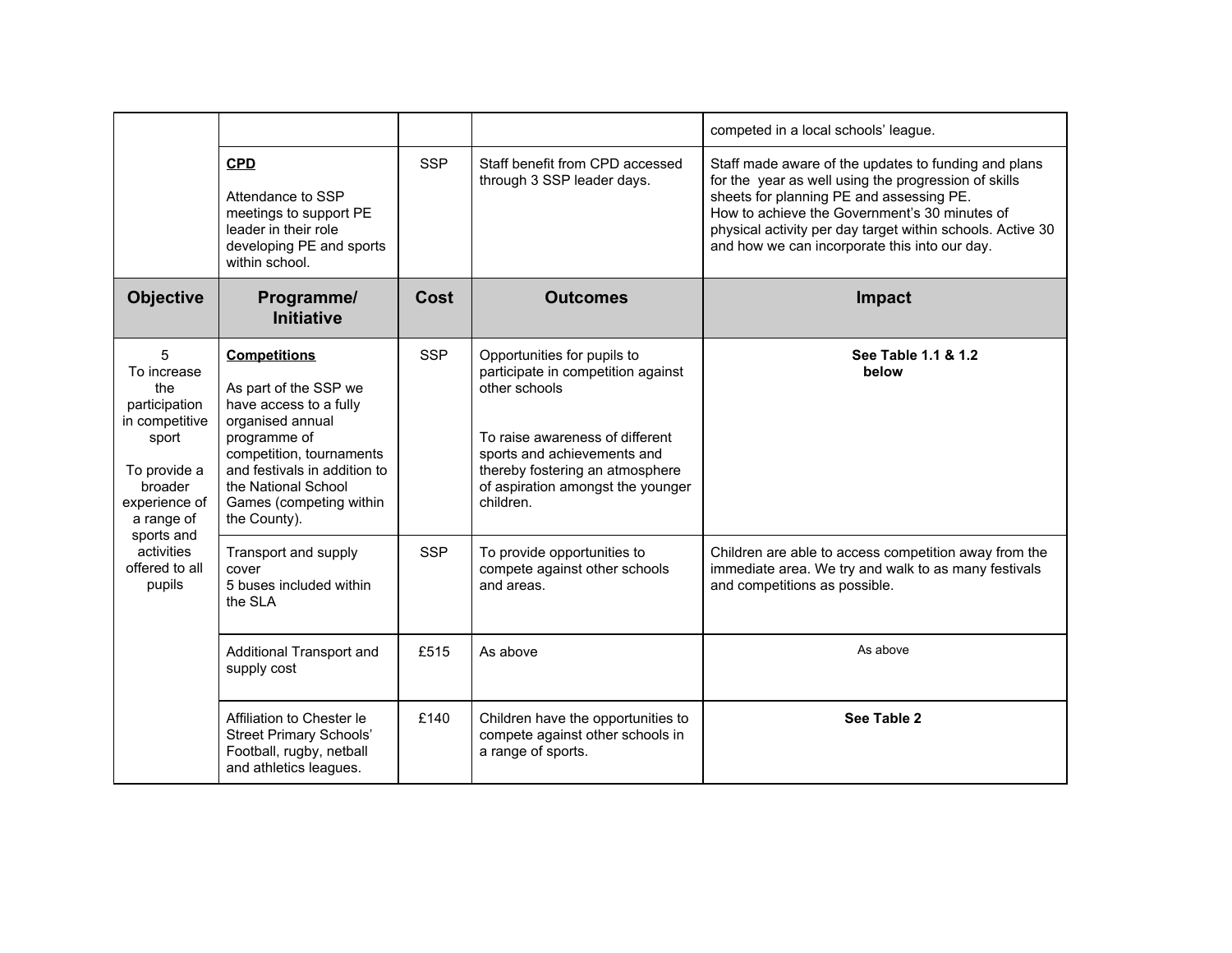|                             | <b>Table 1. Festivals Attended</b>                                                                                |  |  |  |  |  |  |
|-----------------------------|-------------------------------------------------------------------------------------------------------------------|--|--|--|--|--|--|
| <b>Year Group Attending</b> | Festival                                                                                                          |  |  |  |  |  |  |
| Rec                         | Infant agility                                                                                                    |  |  |  |  |  |  |
| Rec                         | <b>Reception Multi-Sports</b>                                                                                     |  |  |  |  |  |  |
| Y1                          | KS1 OAA                                                                                                           |  |  |  |  |  |  |
| Y1                          | KS1 Gymnastics Carousel                                                                                           |  |  |  |  |  |  |
| Y2                          | KS1 Multi-Sports                                                                                                  |  |  |  |  |  |  |
| <b>Y2</b>                   | Soccertots                                                                                                        |  |  |  |  |  |  |
| Y <sub>3</sub>              | Mini Tennis                                                                                                       |  |  |  |  |  |  |
| Y3                          | <b>Gymnastics Carousel</b>                                                                                        |  |  |  |  |  |  |
| Y4                          | Multi-Sports                                                                                                      |  |  |  |  |  |  |
| Y5/6                        | KS2 Mini Olympics including cheerleading, rugby, skipping, athletics and judo.                                    |  |  |  |  |  |  |
| Y3,4,5 & 6                  | Fun Run attached to Cross Country Area Race (21 children                                                          |  |  |  |  |  |  |
| Y3/4                        | Change for Life Festival (Part of Level 3 Summer Games). Experienced fencing, games, multisports and orienteering |  |  |  |  |  |  |

|              | <b>Table 1.1 Competitions Entered with SSP</b> |     |                                                                            |  |  |  |
|--------------|------------------------------------------------|-----|----------------------------------------------------------------------------|--|--|--|
| Year         | <b>Sport</b>                                   | No. | <b>Result</b>                                                              |  |  |  |
| Y3,4,5,6     | Area X-C                                       | 24  | 3 individual qualifiers and the Y3/4 boys team into the County Competition |  |  |  |
| Y3,4,58<br>6 | County X-C                                     | 9   | Yr3/4 boys 3rd in county                                                   |  |  |  |
| Y5/6         | <b>Indoor Athletics</b>                        | 24  | Won local, area and qualified to Level 3 Winter Games                      |  |  |  |
| Y5/6         | Indoor Athletics Level 3 Games                 | 24  | 3rd                                                                        |  |  |  |
| Y3/4,58      | Gymnastics                                     | 12  | 2 teams and 2 individuals                                                  |  |  |  |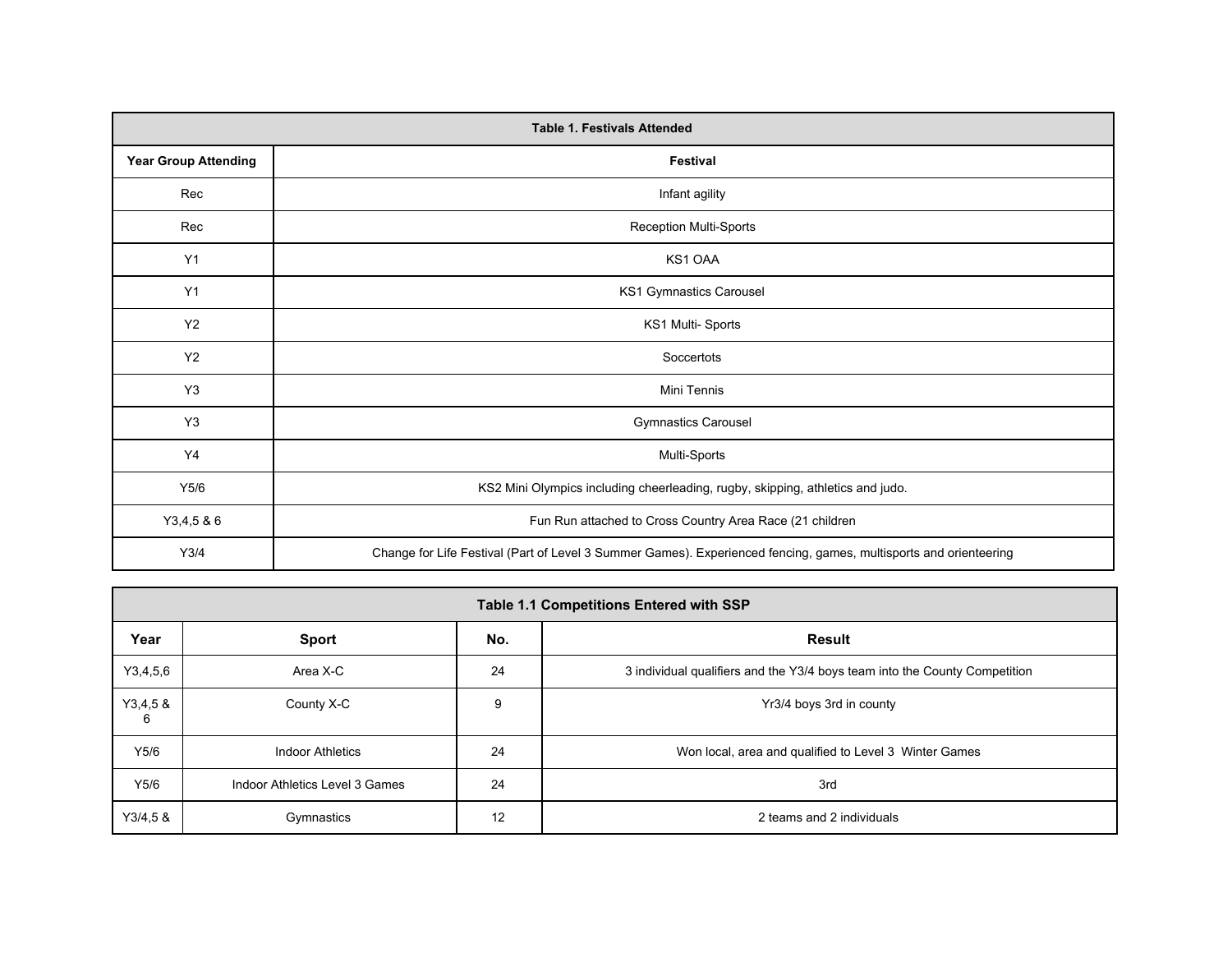| 6            |                             |    | Qualified to Level 3 Winter Games                                                                                        |
|--------------|-----------------------------|----|--------------------------------------------------------------------------------------------------------------------------|
| Y3/4,58<br>6 | Gymnastics Level 3 Games    | 12 | 2 teams competed. A new sport and competition for the school. Confidence to enter again raised in<br>children and staff. |
| Y5/6         | Tag Rugby                   | 10 | Qualified to Level 3 Winter Games                                                                                        |
| Y5/6         | Tag Rugby Level 3 games     | 10 | Competed.                                                                                                                |
| Y3,4,58<br>6 | Durham Dash                 | 32 | 6 children in running heat finals and 1 Gold Medalist in Fielding                                                        |
| Y3/4         | Quad Kids                   | 16 | 2 teams entered. Qualified to Level 3 Games                                                                              |
| Y3/4         | Quad Kids                   | 16 | 2 teams entered. Qualified to Level 3 Summer Games                                                                       |
| Y3/4         | Tennis                      | 8  | 2 teams entered. Qualified to Level 3 Summer Games                                                                       |
| Y3/4         | Tennis Level 3 Summer Games | 8  | Competed.                                                                                                                |
| Y5/6         | Area Athletics              | 14 | 6 qualified to the County Athletics. 3 medalists                                                                         |
| Y5/6         | <b>Mixed Cricket</b>        | 10 | Competed                                                                                                                 |

| <b>Table 2. Competitions Entered in Local Leagues</b> |                              |    |                                    |  |  |  |
|-------------------------------------------------------|------------------------------|----|------------------------------------|--|--|--|
| Year                                                  | No.<br><b>Sport</b>          |    | <b>Results</b>                     |  |  |  |
| Y5/6                                                  | Football League              | 10 | Played in A League                 |  |  |  |
| Y5/6                                                  | <b>Football ESFA</b>         | 10 | Competed                           |  |  |  |
| Yr4                                                   | Yr 4 Competition             | 10 | Competed                           |  |  |  |
| Y5/6                                                  | Indoor Football              | 6  | Qualified to County Finals.        |  |  |  |
| Y5/6                                                  | <b>Girls Football League</b> | 10 | Competed                           |  |  |  |
| Y5/6                                                  | XC Saturday League           | 12 | Competed and some top 10 finishers |  |  |  |
| Y5/6                                                  | Rugby League                 | 10 | 7tth                               |  |  |  |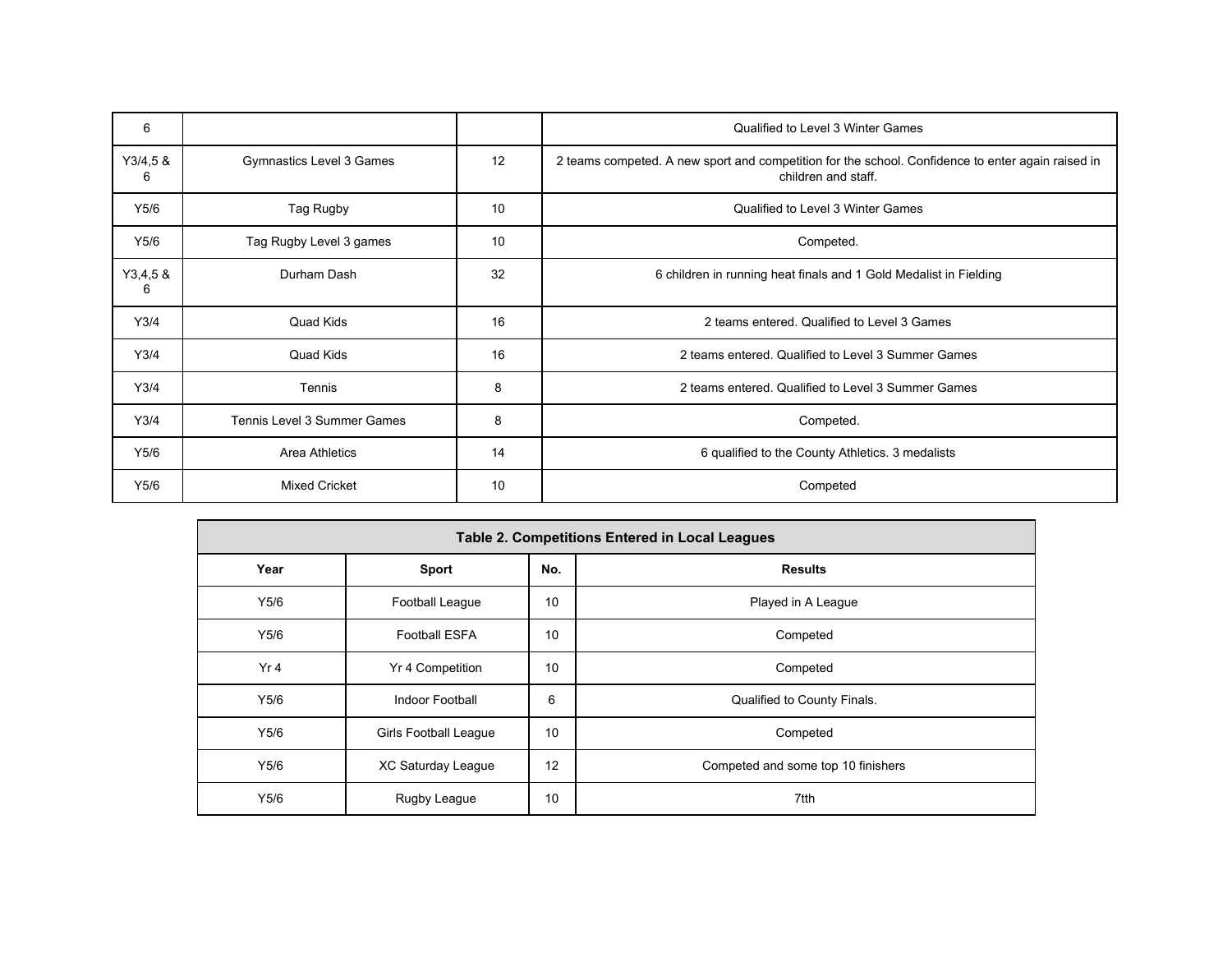| Y5/6 | Netball League                   | 10 | Competed            |
|------|----------------------------------|----|---------------------|
| Y5/6 | <b>District Sports Athletics</b> | 20 | 3rd Yr 6 girls team |

| <b>Objective</b>                                 | Programme/<br><b>Initiative</b>                                                                                                                           | Cost       | <b>Outcomes</b>                                                                                                                                                                            | <b>Impact</b>                                                                                                                                                                             |
|--------------------------------------------------|-----------------------------------------------------------------------------------------------------------------------------------------------------------|------------|--------------------------------------------------------------------------------------------------------------------------------------------------------------------------------------------|-------------------------------------------------------------------------------------------------------------------------------------------------------------------------------------------|
| 1, 2<br>Promoting<br>health and<br>participation | <b>Change 4 Life Club</b><br>Targeted children were<br>invited to a weekly club<br>where various sports and<br>activities were sampled.                   | <b>SSP</b> | Opportunity to encourage<br>participation in sport and lead to a<br>healthy lifestyle.<br>Children invited were not<br>participating in any outside sport.<br>10 Yr 3/4 children attended. | All children enjoyed the club especially the small<br>numbers and accompanying festival. One child went to<br>join a local club as a result of an activity tried during the<br>festival.  |
|                                                  | <b>Smoothie Bike Day</b><br>Children learnt about<br>ways of staying healthy<br>including food choices<br>and created a smoothie<br>using pedal power.    | <b>SSP</b> | Opportunity for children to learn<br>about healthy choices while<br>having fun.                                                                                                            | Children tried different fruits and were given the recipe<br>to create them at home. After pedalling hard the<br>children were rewarded with a sample of the delicious<br>drink.          |
|                                                  | <b>Gifted and Talented Y5</b><br>& Y <sub>6</sub><br>To encourage children<br>who show ability and<br>talent over a range of<br>sport to develop further. | <b>SSP</b> | 5 Y6s and 6 Y5s took part in a<br>programme of academic and<br>practical activities based at<br>Durham University, Maiden Castle<br>and at Gateshead Stadium                               | All of the children continue to take part in school and<br>extracurricular sports.                                                                                                        |
|                                                  | <b>Intervention Group</b><br>6 hour small group run by<br>a SSP coach focussing<br>on basic skills to support<br>children who need extra<br>support.      | <b>SSP</b> | 6 out of 20 invited children were<br>supported in small group<br>activities. Including catching and<br>throwing, balance and basic<br>movements.                                           | Children would be more confident with some of the<br>basic movements and skills required in games and<br>sports. Encouraging the children to take more of an<br>active roll in PE lesson. |
|                                                  | <b>Go Ride</b>                                                                                                                                            | <b>SSP</b> | Yre 5 took part in a 6 week<br>programme of cycling skills and                                                                                                                             | Children had the chance to improve their cycling skills<br>in a safe environment. Leading to an enjoyment of the                                                                          |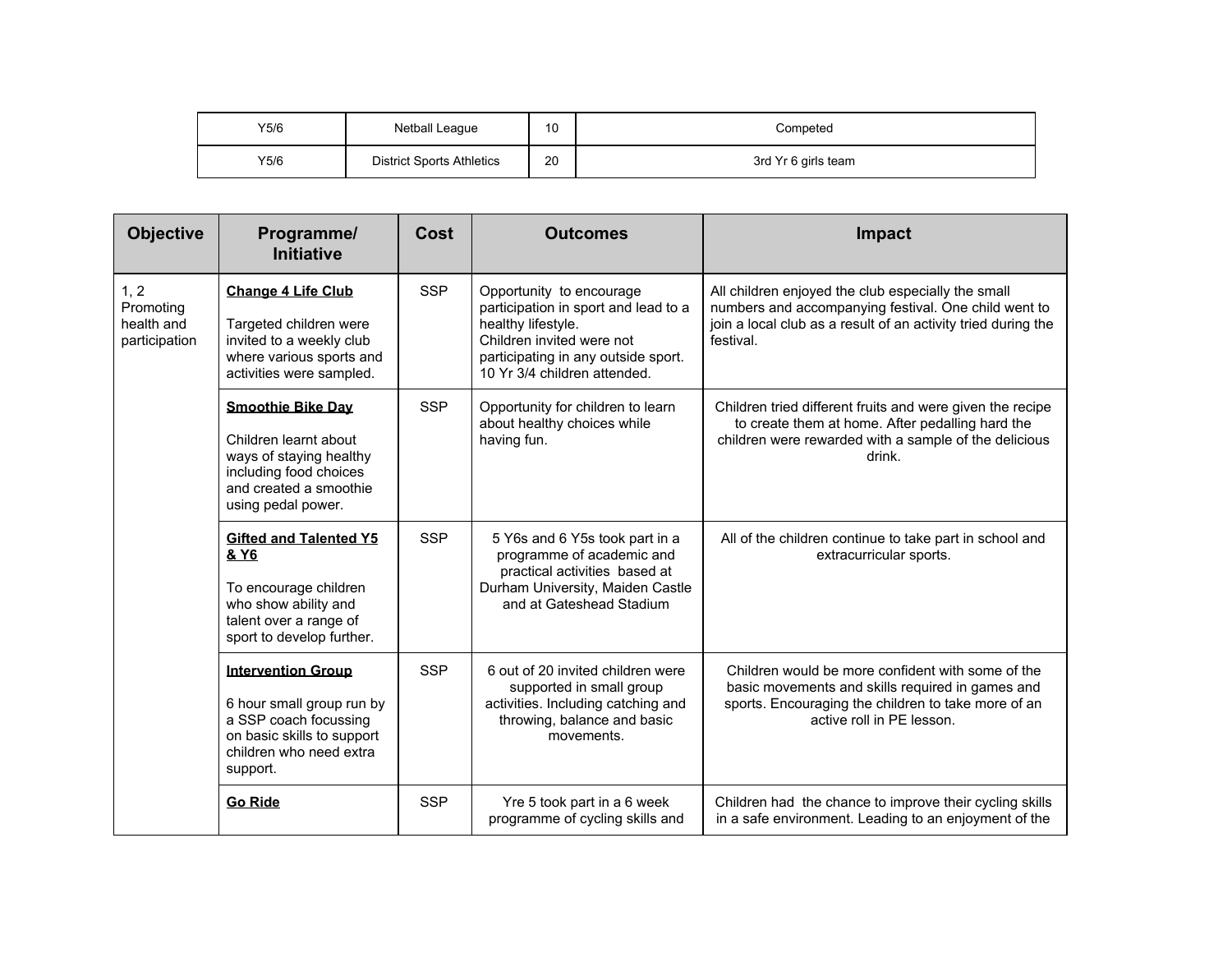|                                                                                                     | British cycling skills<br>session lead by Andre<br>Samanjoul.                                                                                                                                                                                                                                                               |                       | fitness.                                                                                               |                |               | sport and increased confidence on a bike.                                                                                                |
|-----------------------------------------------------------------------------------------------------|-----------------------------------------------------------------------------------------------------------------------------------------------------------------------------------------------------------------------------------------------------------------------------------------------------------------------------|-----------------------|--------------------------------------------------------------------------------------------------------|----------------|---------------|------------------------------------------------------------------------------------------------------------------------------------------|
|                                                                                                     | <b>After school Clubs</b>                                                                                                                                                                                                                                                                                                   | <b>SSP</b>            | Children encouraged to try                                                                             |                |               | Clubs offered.                                                                                                                           |
|                                                                                                     | Providing various sports<br>to increase the levels of<br>participation across                                                                                                                                                                                                                                               | School<br>Staff<br>FA | different sports and increase their<br>participation.<br>Targeted coaching of school                   | Year           | No. of<br>Ch. | Clubs available                                                                                                                          |
|                                                                                                     | school as well as<br>supporting competition                                                                                                                                                                                                                                                                                 |                       | teams to support competition.                                                                          | 1              | 10            | Multi-Sports                                                                                                                             |
|                                                                                                     | teams                                                                                                                                                                                                                                                                                                                       |                       |                                                                                                        | $\overline{2}$ | 10            | Multi-Sports                                                                                                                             |
|                                                                                                     |                                                                                                                                                                                                                                                                                                                             |                       |                                                                                                        | 3              | 15            | Football, xc, athletics                                                                                                                  |
|                                                                                                     |                                                                                                                                                                                                                                                                                                                             |                       |                                                                                                        | $\overline{4}$ | 18            | Football, girls football, xc<br>and athletics                                                                                            |
|                                                                                                     |                                                                                                                                                                                                                                                                                                                             |                       |                                                                                                        | 5              | 40            | Football, rugby, xc, netball,<br>athletics and girls football<br>Cricket                                                                 |
|                                                                                                     |                                                                                                                                                                                                                                                                                                                             |                       |                                                                                                        | 6              | 40            | Football, rugby, xc, netball,<br>multisport, athletics, girls<br>football                                                                |
| 2, 5 & 6<br>To make links<br>and develop<br>partnerships<br>to local sport<br>clubs and<br>coaches. | <b>Links with Outside</b><br><b>Clubs</b><br>Access to he<br>$\bullet$<br>Destination Judo<br>Programme<br>Grace Bara<br>$\bullet$<br>Jijitsu<br>Cricket All stars<br>$\bullet$<br><b>Fast Feet</b><br>$\bullet$<br>Football<br><b>Birtley Athletics</b><br>$\bullet$<br>Chester le Street<br>$\bullet$<br><b>Athletics</b> | <b>SSP</b>            | To follow up children's<br>experiences of sports within<br>school and signpost them to local<br>clubs. |                |               | KS1 and KS2 all had a taster session of each sport and<br>details were sent home.<br>9 children currently known to join as new starters. |